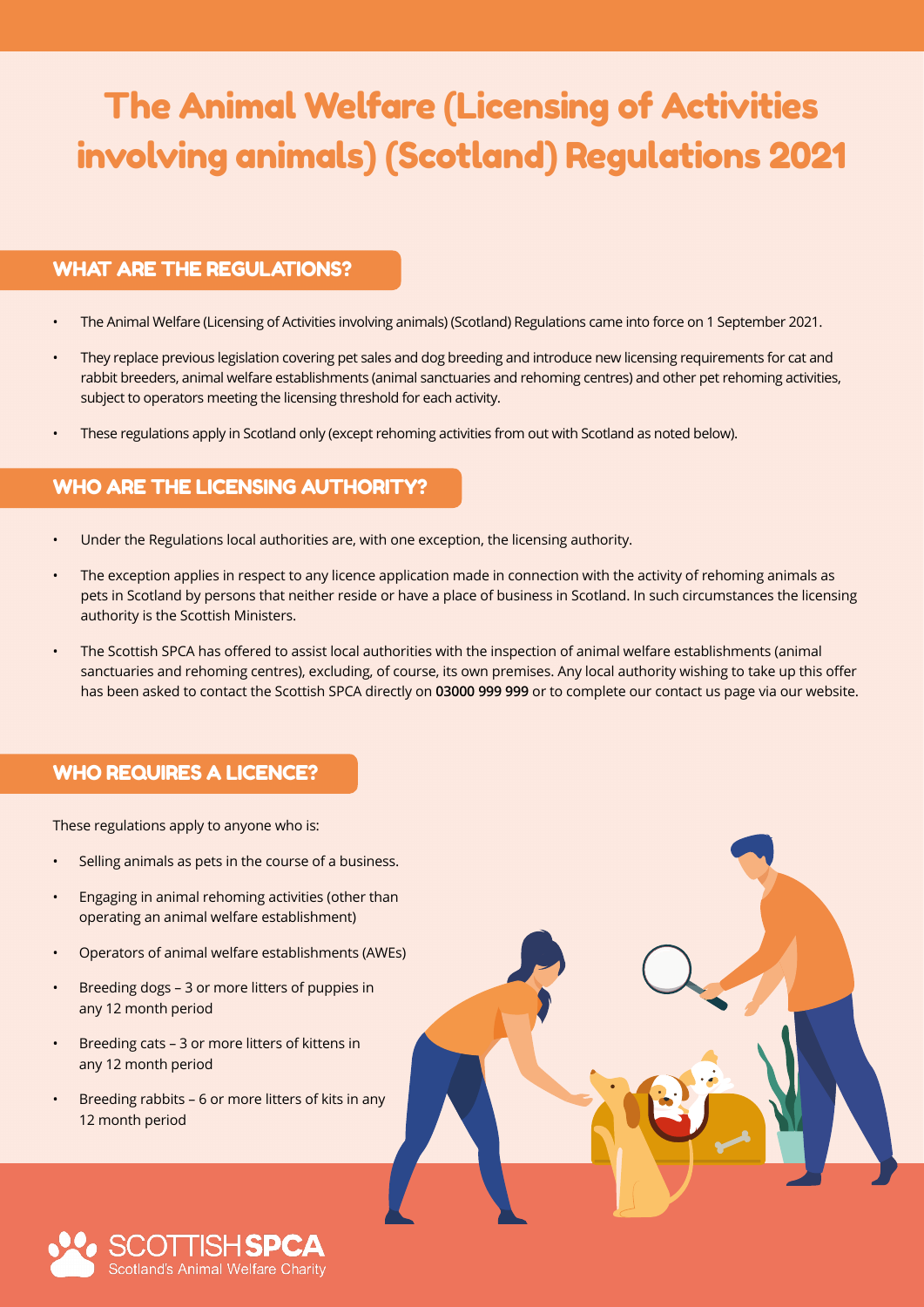Local authorities must publish and maintain a register of all those holding a licence under these regulations to enable prospective buyers of pet animals to quickly and easily check whether a breeder or seller that they are considering buying from is licensed by the licensing authority they operate from.

Under the Regulations a local authority can, without the consent of the licence holder, suspend, vary or revoke a licence granted if:

- It transpires that the licence holder has provided false or misleading information.
- The licence holder has failed to comply with any of the conditions of their licence or with other aspects of the regulations.
- It considers it necessary to protect the welfare of an animal.

The regulations specify a number of general (welfare and animal husbandry) conditions that, regardless of which of the licensable activities is being carried out, apply to all licences issued by a local authority (the "general conditions"). The regulations also set out conditions that are specific to the various licensable activities.

# WHAT IS AN ANIMAL WELFARE ESTABLISHMENT (AWE)?

An AWE is defined in the Regulations as "a place or places in Scotland where relevant animals that have been abandoned or otherwise separated from their keeper including as a result of a relevant relinquishment or a relevant seizure, or sick, injured or captured animals that were previously living in a wild state are kept for their care". Essentially, AWEs will, for the most part, generally fall into one of two general categories - animal rehoming centres or animal sanctuaries.

### WHAT ARE THE PENALTIES?

- Licence holders will commit an offence if they fail to comply with the general or relevant specific licence conditions.
- Licence holders will not commit a criminal offence by reason of breaching any of the licence conditions provided for in paragraph 3 of schedule 6, paragraph 3 of schedule 7 and paragraph 3 of schedule 8 (maximum number of breeding female animals). Whilst failing to comply with those particular conditions would not be a criminal offence, it would represent a breach of the licence and accordingly might result in suspension, variation or revocation of the licence.
- Licence holders will not commit a criminal offence if they fail to comply with an additional licence condition attached to the licence by the local authority under regulation 6(5) of the Regulations. Whilst failing to comply with such a condition would not constitute a criminal offence, it would represent a breach of the licence and accordingly might result in suspension, variation or revocation of the licence.
- It is a criminal offence to undertake a licensable activity without an appropriate licence from the local authority.
- It is a criminal offence to provide to an inspector information required by or under the Regulations which the person knows, or ought reasonably to have known, is to a material extent false or misleading.
- It is a criminal offence to fail to comply with any reasonable request from an inspector to facilitate the identification and examination of an animal and the taking of samples (including restraint of any animal where requested by an inspector).

# ANIMAL REHOMING CENTRE